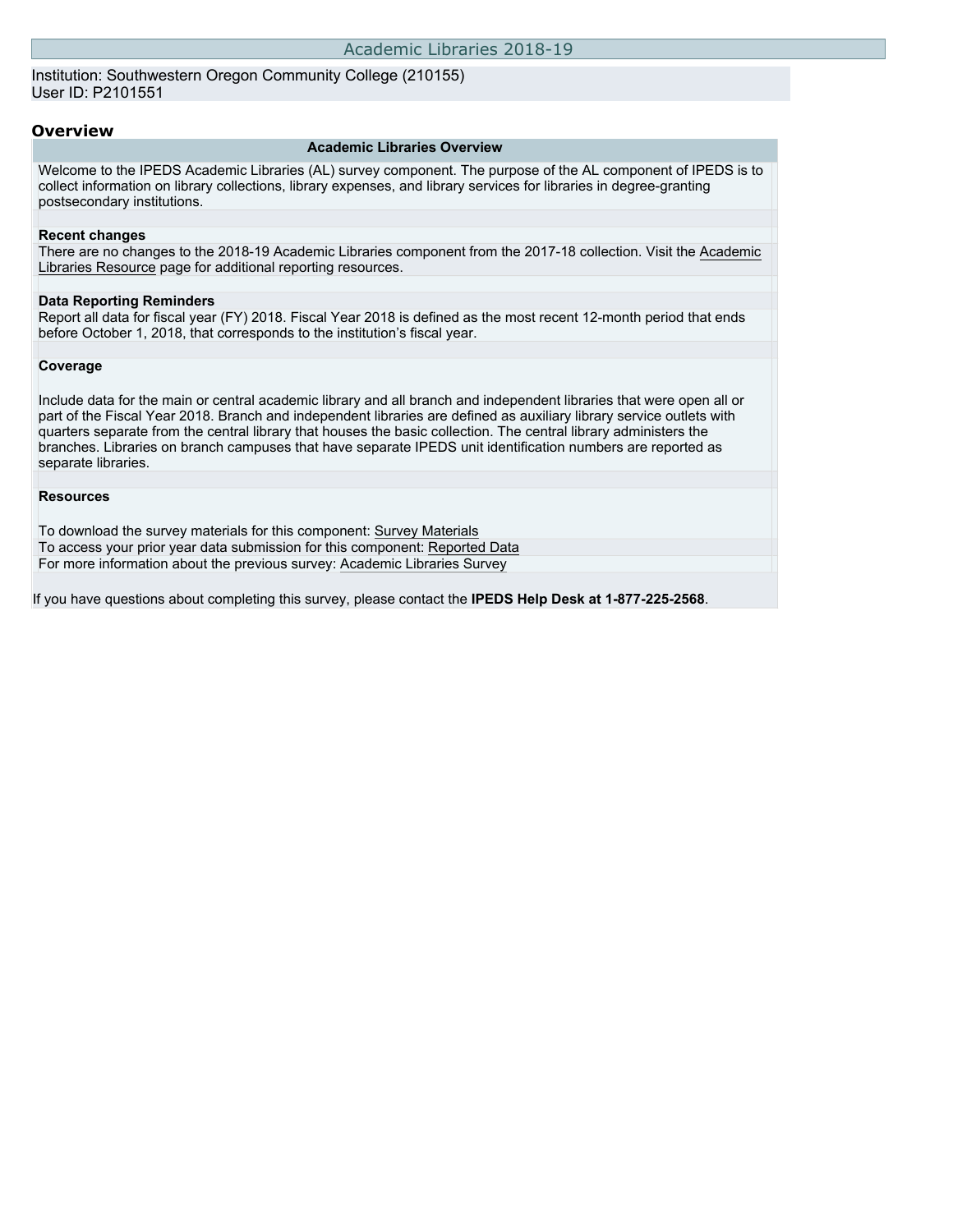| <b>Screening Questions</b><br>Were your annual total library expenses for Fiscal Year 2018: |                                    |  |  |  |  |
|---------------------------------------------------------------------------------------------|------------------------------------|--|--|--|--|
| Less than \$100,000                                                                         | Greater than or equal to \$100,000 |  |  |  |  |
|                                                                                             |                                    |  |  |  |  |
| Is the library collection entirely electronic?                                              |                                    |  |  |  |  |
| $\odot$ No                                                                                  | Yes                                |  |  |  |  |
|                                                                                             |                                    |  |  |  |  |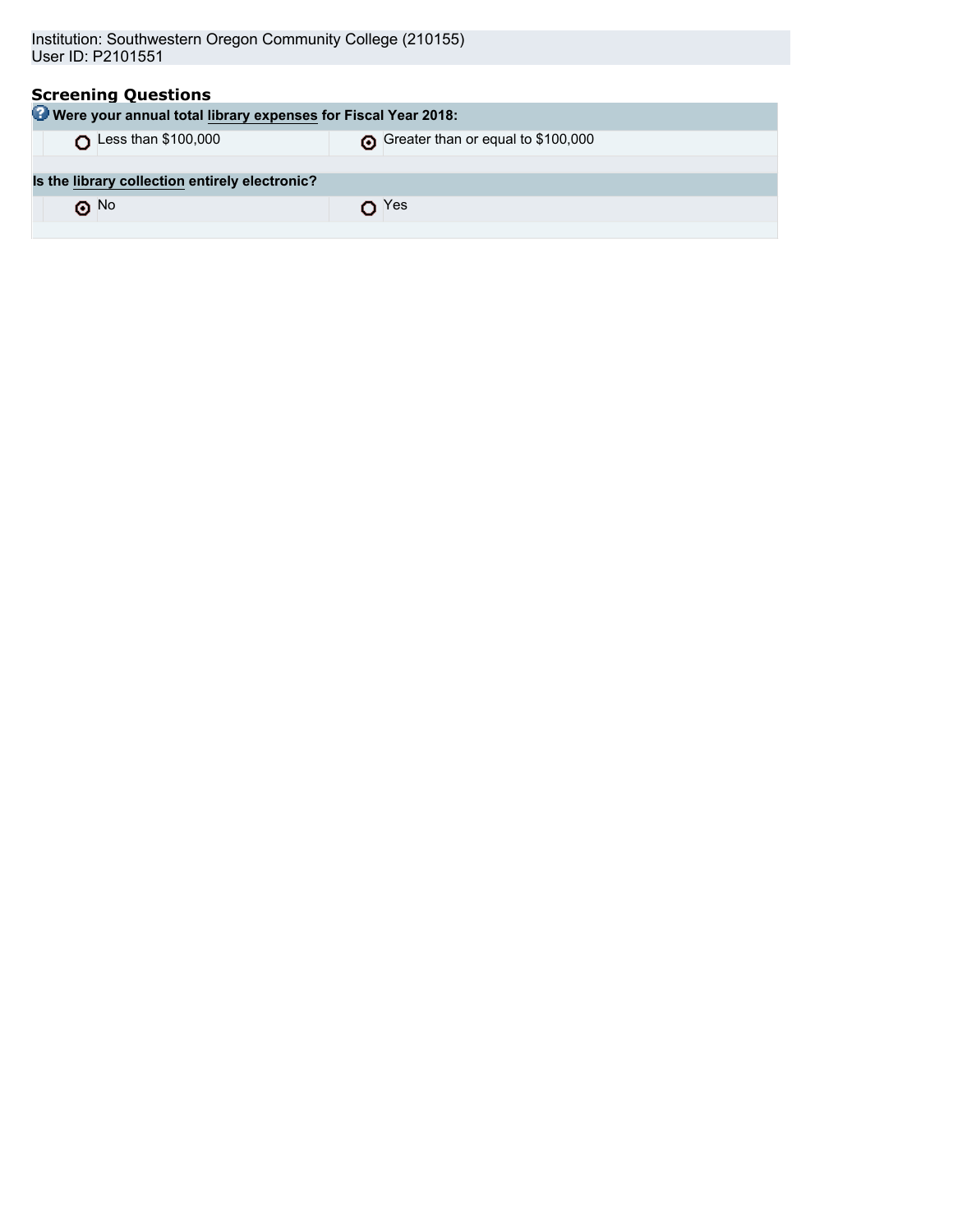| <b>Library Collections/Circulation and Interlibrary Loan Services</b>                                                                                                                            |                 |                                                    |                           |                      |              |                          |  |
|--------------------------------------------------------------------------------------------------------------------------------------------------------------------------------------------------|-----------------|----------------------------------------------------|---------------------------|----------------------|--------------|--------------------------|--|
|                                                                                                                                                                                                  |                 | Section I:<br>For all degree-granting institutions |                           |                      |              |                          |  |
| with library expenses >0 and/or access to a library collection                                                                                                                                   |                 |                                                    |                           |                      |              |                          |  |
| NOTE - This section of the survey collects data on selected types of material. It does not cover all materials.<br>Report the total number of each category held at the END of Fiscal Year 2018. |                 |                                                    |                           |                      |              |                          |  |
| <b>Library Collections</b>                                                                                                                                                                       | <b>Physical</b> |                                                    | <b>Digital/Electronic</b> |                      | <b>Total</b> |                          |  |
|                                                                                                                                                                                                  |                 | Prior Year<br>Amount                               |                           | Prior Year<br>Amount |              |                          |  |
| <b>Books</b>                                                                                                                                                                                     | 28,458          | 28,887                                             | 207,732                   | 160,983              |              |                          |  |
| Databases                                                                                                                                                                                        |                 |                                                    | 88                        | 90                   |              |                          |  |
| Media                                                                                                                                                                                            | 3,083           | 2,788                                              | $\Omega$                  |                      |              |                          |  |
| Serials                                                                                                                                                                                          | $\bigcirc$ 42   | 61                                                 |                           |                      |              |                          |  |
| <b>Total</b>                                                                                                                                                                                     | 31,583          | 31,736                                             | 207,820                   | 161,073              | 239,403      |                          |  |
| <b>C</b> Library Circulation                                                                                                                                                                     | 6,348           | 7,514                                              | 14,173                    | 11,236               | 20,521       |                          |  |
| Does your institution have Interlibrary Loan Services ?                                                                                                                                          |                 |                                                    |                           |                      |              |                          |  |
| $O$ <sup>No</sup>                                                                                                                                                                                |                 |                                                    |                           |                      |              |                          |  |
| $\odot$ Yes                                                                                                                                                                                      |                 |                                                    |                           |                      |              |                          |  |
| <b>Interlibrary Loan Services</b>                                                                                                                                                                |                 |                                                    | <b>Number</b>             |                      |              | <b>Prior Year Amount</b> |  |
| Total interlibrary loans and documents provided to<br>other libraries                                                                                                                            |                 |                                                    |                           | 251                  |              | 315                      |  |
| Total interlibrary loans and documents received                                                                                                                                                  |                 |                                                    |                           | $\mathbf{\Phi}$ 81   |              |                          |  |

**You may use the space below to provide context for the data you've reported above.This context box will not be posted on the [College Navigator Website.](http://nces.ed.gov/collegenavigator/)**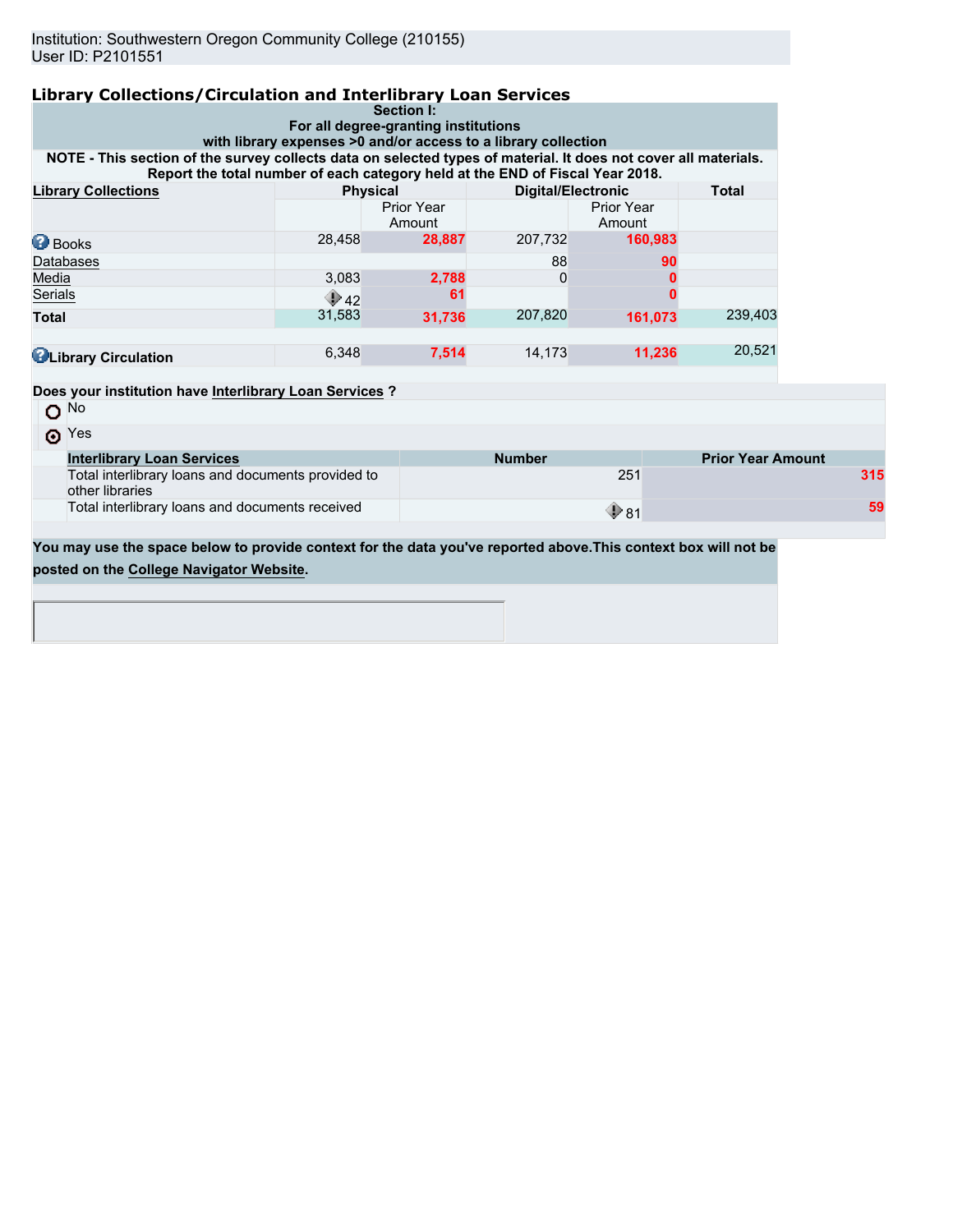Institution: Southwestern Oregon Community College (210155) User ID: P2101551

| For degree-granting institutions with<br>library expenses >= \$100,000 |                                                                                                                |
|------------------------------------------------------------------------|----------------------------------------------------------------------------------------------------------------|
| fiscal year that ends before October 1, 2018.                          | Library expenses should be reported for the most recent 12-month period that corresponds to your institution's |
|                                                                        | <b>Prior Year Amount</b>                                                                                       |
| 0                                                                      | $\bf{0}$                                                                                                       |
| Amount                                                                 |                                                                                                                |
| 130,276                                                                | 125,207                                                                                                        |
|                                                                        |                                                                                                                |
|                                                                        |                                                                                                                |
|                                                                        | 61,351                                                                                                         |
|                                                                        |                                                                                                                |
|                                                                        |                                                                                                                |
| 22,319                                                                 |                                                                                                                |
| 16,864                                                                 |                                                                                                                |
| 39,173                                                                 |                                                                                                                |
|                                                                        | 83.304                                                                                                         |
|                                                                        |                                                                                                                |
| $\Omega$                                                               |                                                                                                                |
| 10.702                                                                 |                                                                                                                |
| 10,702                                                                 | 11,495                                                                                                         |
|                                                                        |                                                                                                                |
|                                                                        | 281,357                                                                                                        |
|                                                                        | 220,006                                                                                                        |
| <b>Total Fringe benefits</b>                                           | 63,835<br>78,356<br>283,169<br>219,334                                                                         |

**You may use the space below to provide context for the data you've reported above.This context box will not be posted on the [College Navigator Website.](http://nces.ed.gov/collegenavigator/)**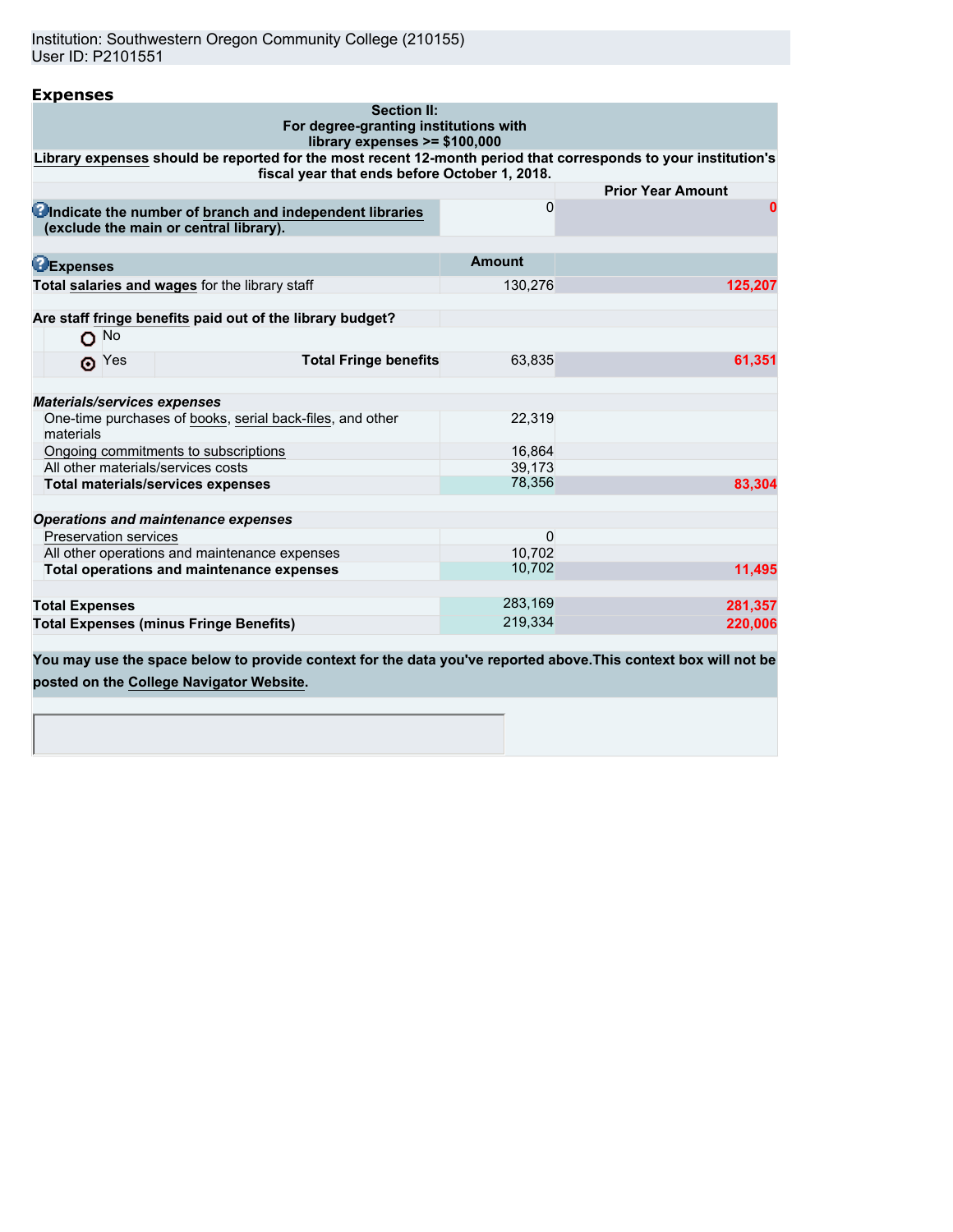# **Prepared by**

The name of the preparer is being collected so that we can follow up with the appropriate person in the event that there are questions concerning the data. The Keyholder will be copied on all email correspondence to other preparers. The time it took to prepare this component is being collected so that we can continue to improve our estimate of the reporting burden associated with IPEDS. Please include in your estimate the time it took for you to review instructions, query and search data sources, complete and review the component, and submit the data through the Data Collection System.

| Thank you for your assistance.                                                                                                    |                                         |  |                                                            |                      |       |                                            |  |  |
|-----------------------------------------------------------------------------------------------------------------------------------|-----------------------------------------|--|------------------------------------------------------------|----------------------|-------|--------------------------------------------|--|--|
|                                                                                                                                   |                                         |  |                                                            |                      |       |                                            |  |  |
| This survey component was prepared by:                                                                                            |                                         |  |                                                            |                      |       |                                            |  |  |
|                                                                                                                                   | Keyholder                               |  | <b>SFA Contact</b>                                         |                      |       | <b>HR Contact</b>                          |  |  |
|                                                                                                                                   | <b>Finance Contact</b>                  |  | Academic Library Contact                                   |                      |       | Other                                      |  |  |
| Name: Noelle Ebert                                                                                                                |                                         |  |                                                            |                      |       |                                            |  |  |
|                                                                                                                                   | Email: Noelle.Ebert@socc.edu            |  |                                                            |                      |       |                                            |  |  |
|                                                                                                                                   |                                         |  |                                                            |                      |       |                                            |  |  |
| How many staff from your institution only were involved in the data collection and reporting process of this<br>survey component? |                                         |  |                                                            |                      |       |                                            |  |  |
| 3.00 Number of Staff (including yourself)                                                                                         |                                         |  |                                                            |                      |       |                                            |  |  |
|                                                                                                                                   |                                         |  |                                                            |                      |       |                                            |  |  |
| How many hours did you and others from your institution only spend on each of the steps below when                                |                                         |  |                                                            |                      |       |                                            |  |  |
| responding to this survey component?                                                                                              |                                         |  |                                                            |                      |       |                                            |  |  |
|                                                                                                                                   |                                         |  |                                                            |                      |       |                                            |  |  |
| Exclude the hours spent collecting data for state and other reporting purposes.                                                   |                                         |  |                                                            |                      |       |                                            |  |  |
| <b>Staff member</b>                                                                                                               | <b>Collecting Data</b><br><b>Needed</b> |  | <b>Revising Data to Match</b><br><b>IPEDS Requirements</b> | <b>Entering Data</b> |       | <b>Revising and</b><br><b>Locking Data</b> |  |  |
| Your office                                                                                                                       | 0.00 hours                              |  | 1.00 hours                                                 | 0.25 hours           |       | hours                                      |  |  |
| <b>Other offices</b>                                                                                                              | hours                                   |  | hours                                                      |                      | hours | 0.25 hours                                 |  |  |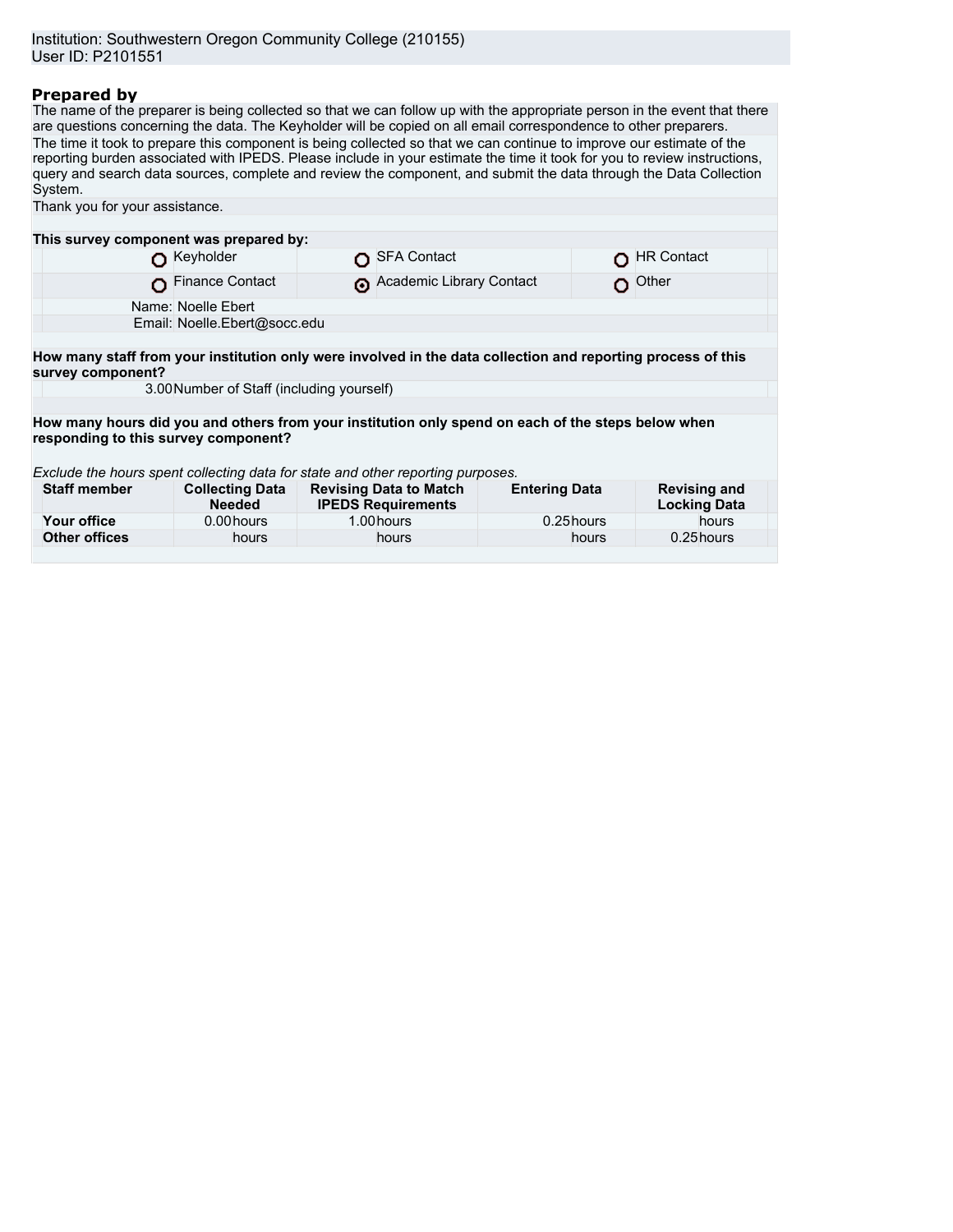# **Summary**

## **Academic Libraries Component Summary**

IPEDS collects important information regarding your institution. All data reported in IPEDS survey components become available in the IPEDS Data Center and appear as aggregated data in various Department of Education reports. Additionally, some of the reported data appears in your institution's Data Feedback Report (DFR). The purpose of this summary is to provide you an opportunity to view some of the data that, when accepted through the IPEDS quality control process, will appear on your DFR. Data Feedback Reports will be available through the [Data](https://nces.ed.gov/ipeds/use-the-data) [Center](https://nces.ed.gov/ipeds/use-the-data) and sent to your institution's CEO in November 2018.

Please review your data for accuracy. If you have questions about the data displayed below after reviewing the data reported on the survey screens, please contact the IPEDS Help Desk at: 1-877-225-2568 or ipedshelp@rti.org.

| Library<br><b>Collections/Circulation</b> | <b>Physical Collection</b> | Digital/Electronic<br><b>Collection</b> |
|-------------------------------------------|----------------------------|-----------------------------------------|
| <b>Books</b>                              | 28,458                     | 207,732                                 |
| <b>Databases</b>                          |                            | 88                                      |
| Media                                     | 3,083                      | 0                                       |
| <b>Serials</b>                            | 42                         |                                         |
| <b>Total Collection</b>                   | 31,583                     | 207,820                                 |
|                                           |                            |                                         |
| <b>Total Circulation</b>                  | 6,348                      | 14,173                                  |

| <b>Expenses</b>                        | <b>Amount</b> |
|----------------------------------------|---------------|
| Salaries and wages                     | \$130,276     |
| Fringe benefits                        | \$63,835      |
| Materials/services expenses            | \$78,356      |
| Operations and maintenance<br>expenses | \$10,702      |
| Total expenses                         | \$283,169     |